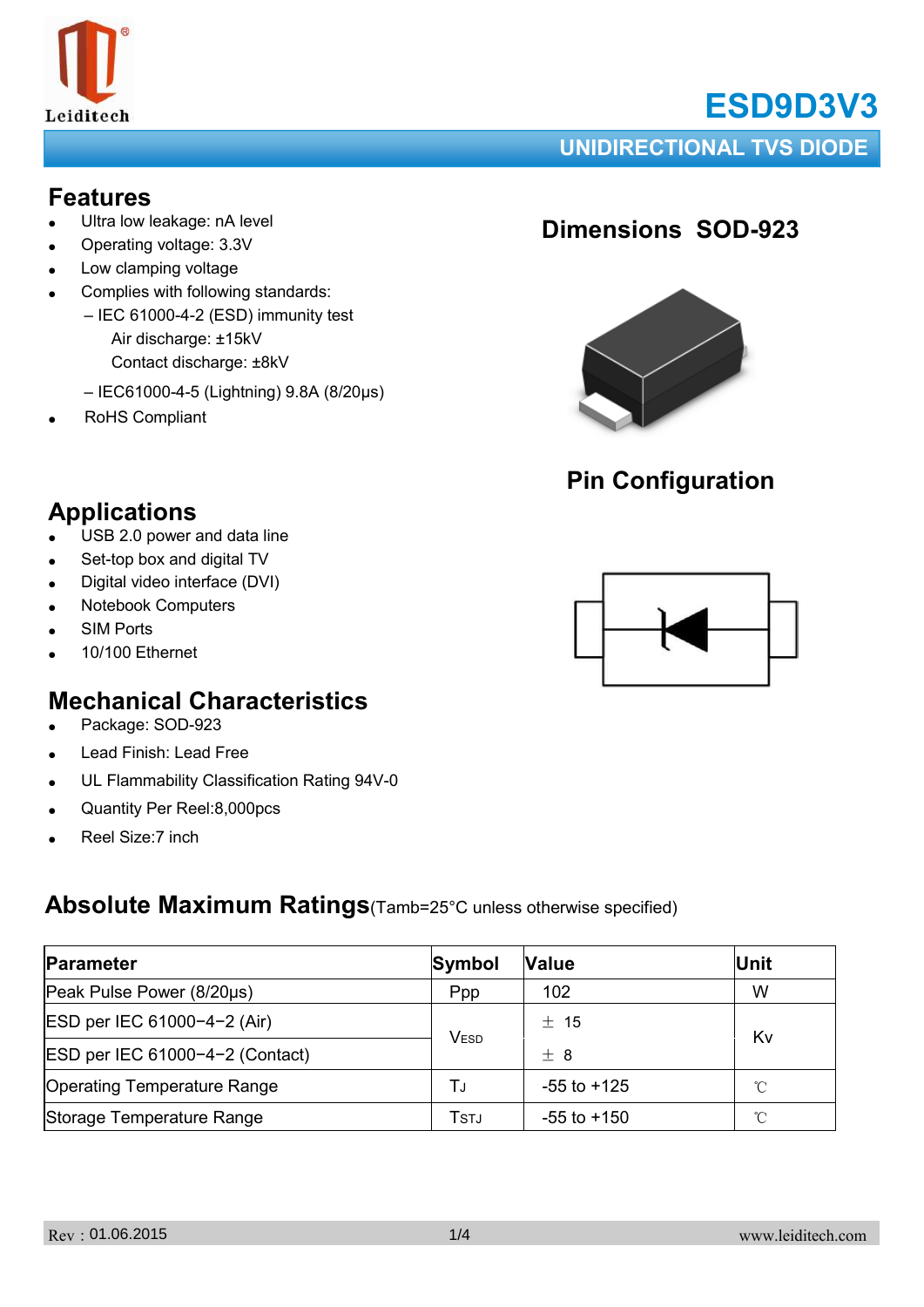

# **Electrical Characteristics**(TA=25°C unless otherwise specified)

| <b>Part Number</b> | Device<br>Marking | <b>V</b> <sub>RWM</sub><br>(V) | $\mathsf{V}_{\texttt{BR}}$<br>(V) | (mA) | $V_{C}$<br>@1A | (Max) | Vc<br>(@A) | <b>IR</b><br>μA<br>(Max) | (Pf)<br>(Typ.) |
|--------------------|-------------------|--------------------------------|-----------------------------------|------|----------------|-------|------------|--------------------------|----------------|
| ESD9D3V3           | E <sub>1</sub>    | 3.3                            | 5                                 |      | -              | 10.4  | 9.8        | 2.5                      | 80             |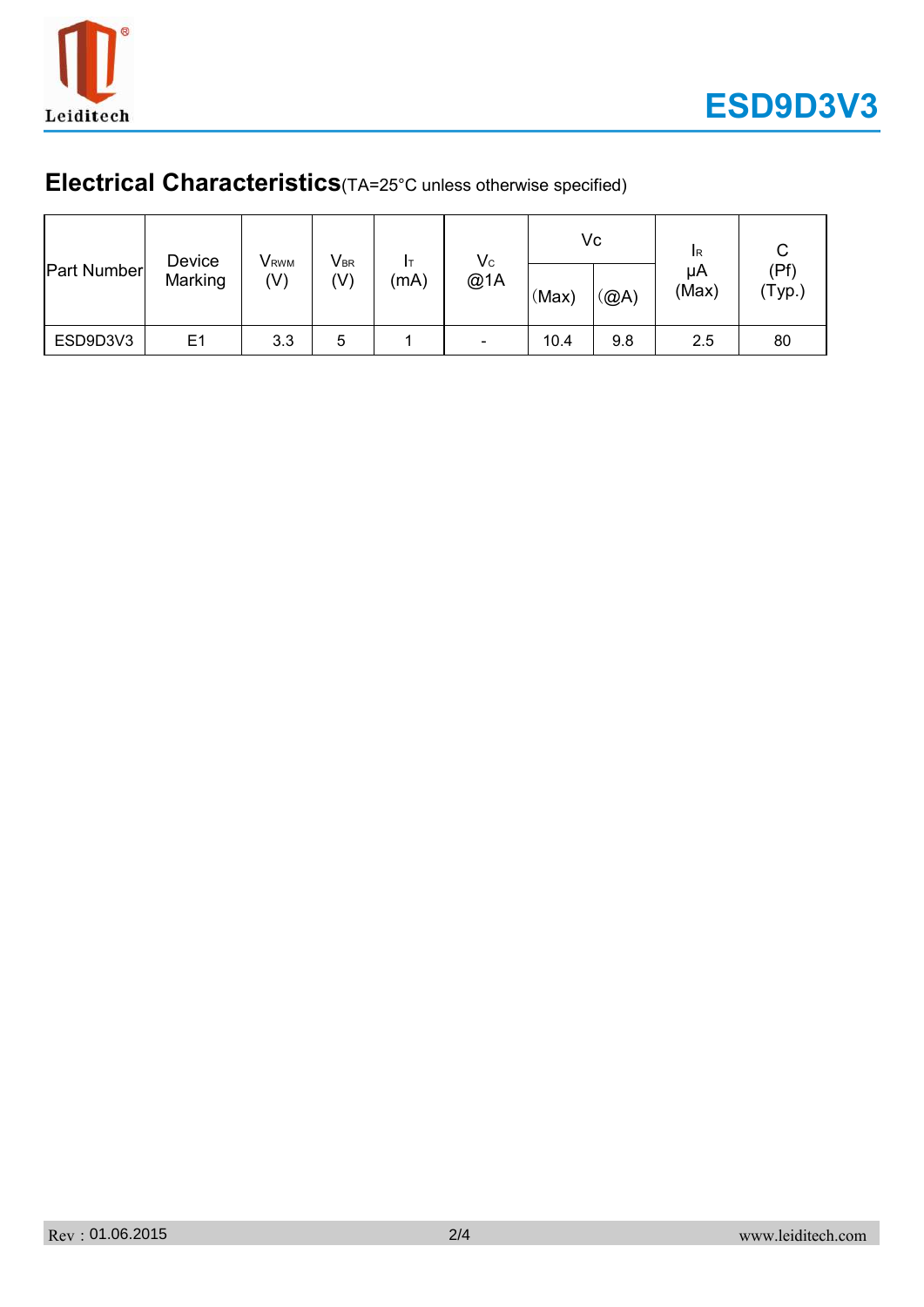



#### TYPICAL CHARACTERISTICS



*versus Temperature Temperature* 





*Figure 3. 8\*20 μs Pulse Waveform*